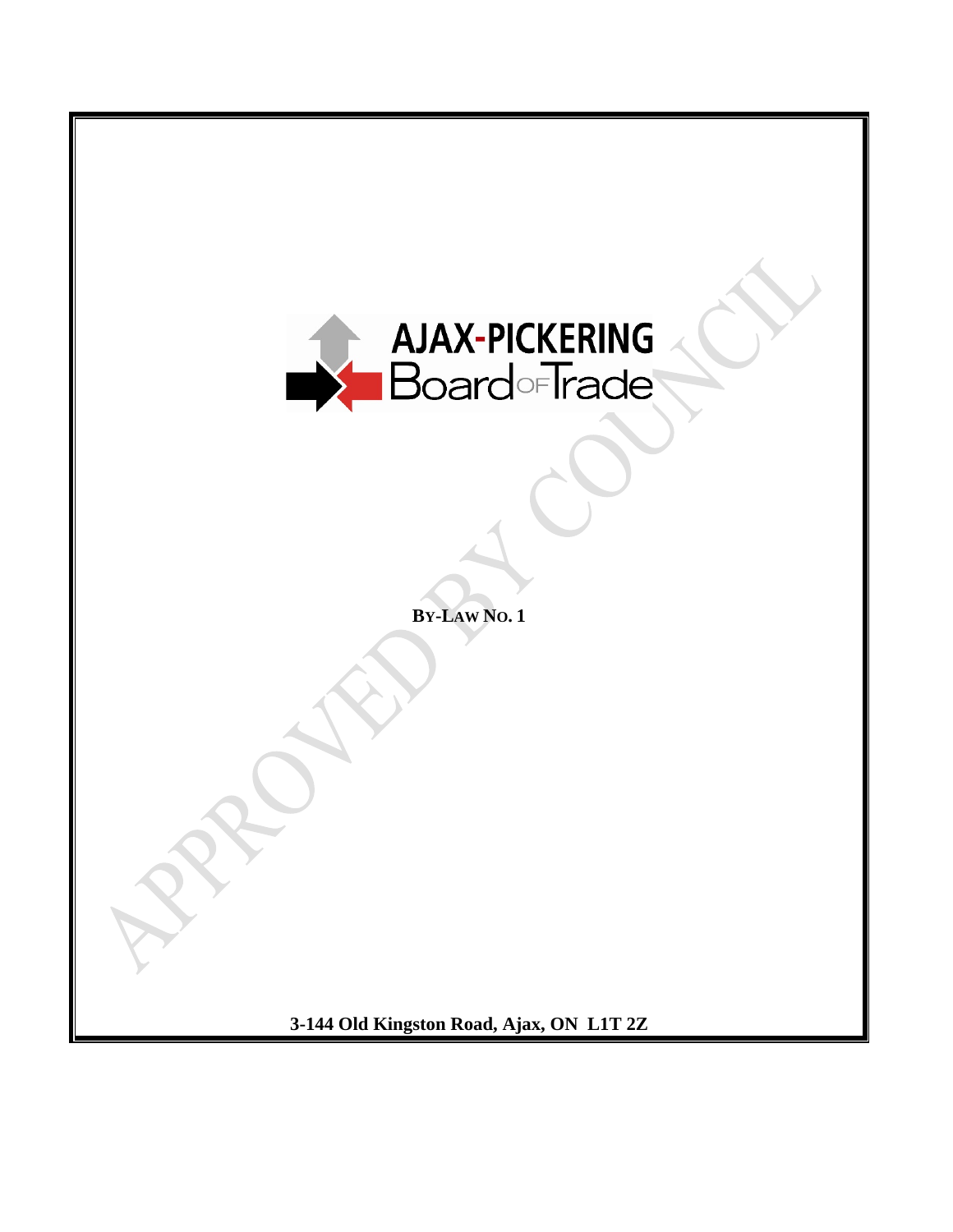# **By-Law No. 1**

A by-law relating generally to the conduct of the business and affairs of the

# **AJAX-PICKERING BOARD OF TRADE**

# **Article 1 - NAME AND OBJECT**

- Section 1 The name of the organization shall be the AJAX-PICKERING BOARD OF TRADE.
- Section 2 The object of the Ajax-Pickering Board of Trade shall be to promote and improve trade and commerce and the economic, civic, and social welfare of the Town of Ajax and City of Pickering, and the surrounding districts.
- Section 3 The usual place of meeting shall be in the Town of Ajax or City of Pickering. Every effort should be made to alternate the location of the Annual General Meeting between Ajax and Pickering.
- Section 4 The Ajax-Pickering Board of Trade shall be politically non-partisan, non-sectional and non-sectarian and shall not lend its support to any candidate for public office.

# **Article II - INTERPRETATION**

- Section 5 In this by-law and all other by-laws and resolutions of the Corporation, unless context otherwise requires:
	- (a) "Act" means the *Boards of Trade Act* (Canada) R.S.C., 1985, c. B-6;
	- (b) "Annual General Meeting" means the last quarterly meeting of the Members held each year;
	- (c) "Board" means the Ajax-Pickering Board of Trade as a body;
	- (d) "Chair" means the immediate past President who is an ex-officio Director for a one year term;
	- (e) "Council" means the governing body of the Board of Trade;
	- (f) "Director" means a member of the Council;
	- (g) "District" means that area within and for which this Board was established, as defined in the certificate of Registration under the Act;
	- (h) "Executive Director" means the Chief Executive Officer and General Manager of the Board;
	- (i) "Ex-Officio" means membership "by virtue of the office" and includes all rights, responsibilities, and power to vote unless otherwise specified;
	- (j) "Member" means "Member(s) in Good Standing" of the Board (i.e. those Members who have paid their membership dues); and
	- (k) "Special General Meetings" means meetings of the Members other than the Annual General Meeting and the three other quarterly general meetings of the Members.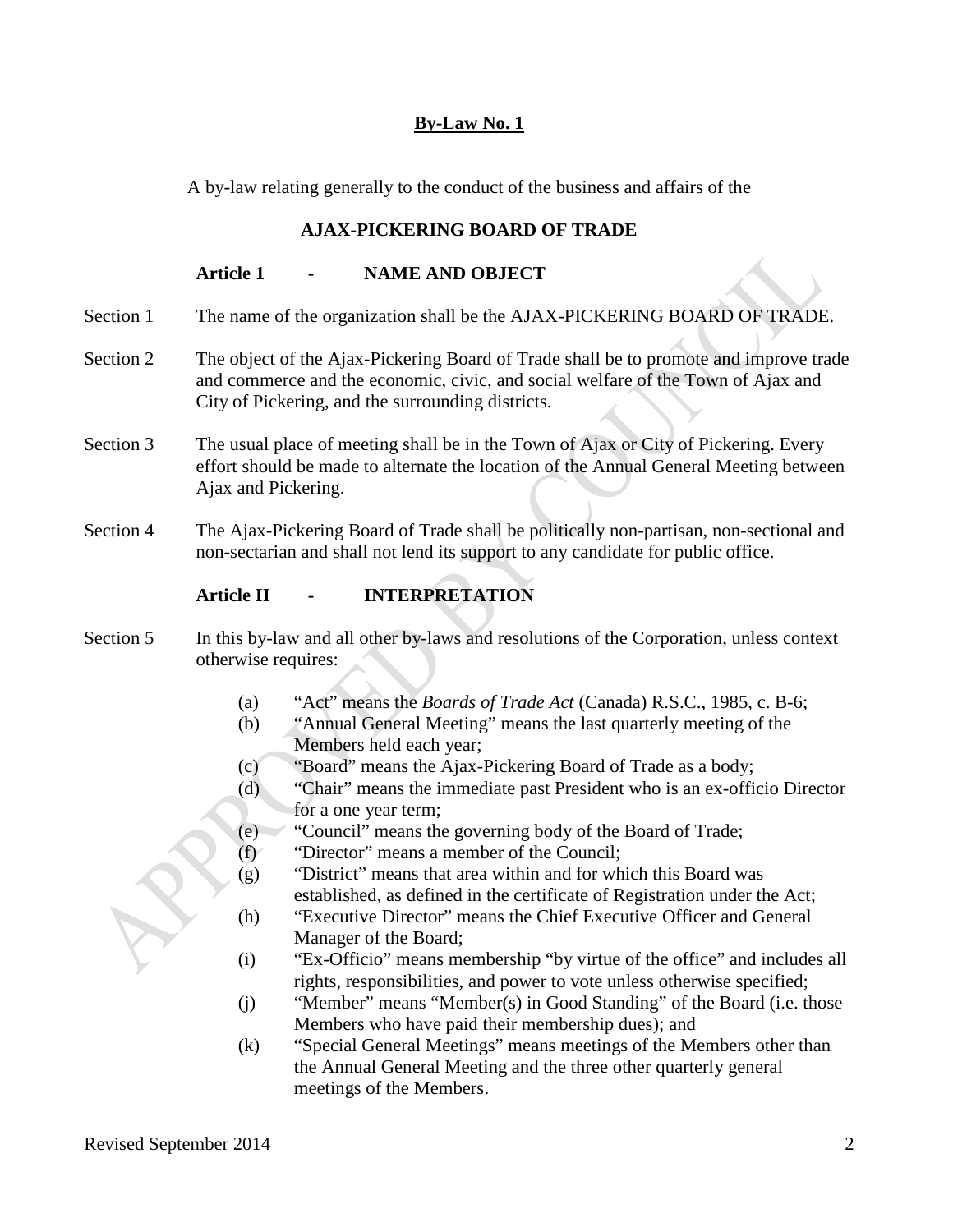Section 6 In this By-law where the context required, words importing the singular include the plural and vice versa and words importing gender include the masculine, feminine and neuter genders.

#### **Article III - MEMBERSHIP**

- Section 7 There shall be four classes of members of the Board:
	- a. **Active Members:** Any individual who (a) is over eighteen years of age; (b) has paid the requisite annual membership fee; (c) is directly or indirectly engaged or interested in trade, commerce or the economic and social welfare of the District; and (d) has applied for membership in the Board, may be admitted to membership by a majority vote of the Council. The admission of such individual as an Active Member by Council must be ratified by the Members at the next Members' meeting; if ratification is not provided, such individual will cease to be an Active Member as of the date of such Members' meeting. For greater clarity, the Members shall not be able to ratify the admission of an individual as an Active Member if, (i) as of the date of the Members' meeting, the individual no longer meets the qualifications set above for membership; or (ii) such individual has, during the interim period between the date of admission and the date of the Members' meeting, contravened the terms of the Members' Code of Conduct.
	- b. **Community Members:** Any organization, association, corporation, society or partnership that (a) is directly or indirectly engaged or interested in trade, commerce or the economic or social welfare of the District, (b) has paid the requisite annual membership fee, and (c) has applied for membership in the Board, may be admitted as a Community Member by a majority vote of the Council. The admission of such entity as a Community Member by Council must be ratified by the Members at the next Members' meeting; if ratification is not provided, such entity will cease to be a Community Member as of the date of such Members' meeting. For greater clarity, the Members shall not be able to ratify the admission of an entity as a Community Member if, (i) as of the date of the Members' meeting, the entity no longer meets the qualifications set above for membership; or (ii) such entity has, during the interim period between the date of admission and the date of the Members' meeting, contravened the terms of the Members' Code of Conduct. The term of membership of a Community Member shall be one (1) year. The employees of a Community Member shall be entitled to receive the membership benefits available to the Community Member, as determined by the Community Member.
	- c. **Honourary Members:** Any individual who has distinguished him/herself by some meritorious or public service, may be admitted as an Honourary Member by a majority vote of the Council. The admission of such individual as an Honourary Member by Council must be ratified by the Members at the next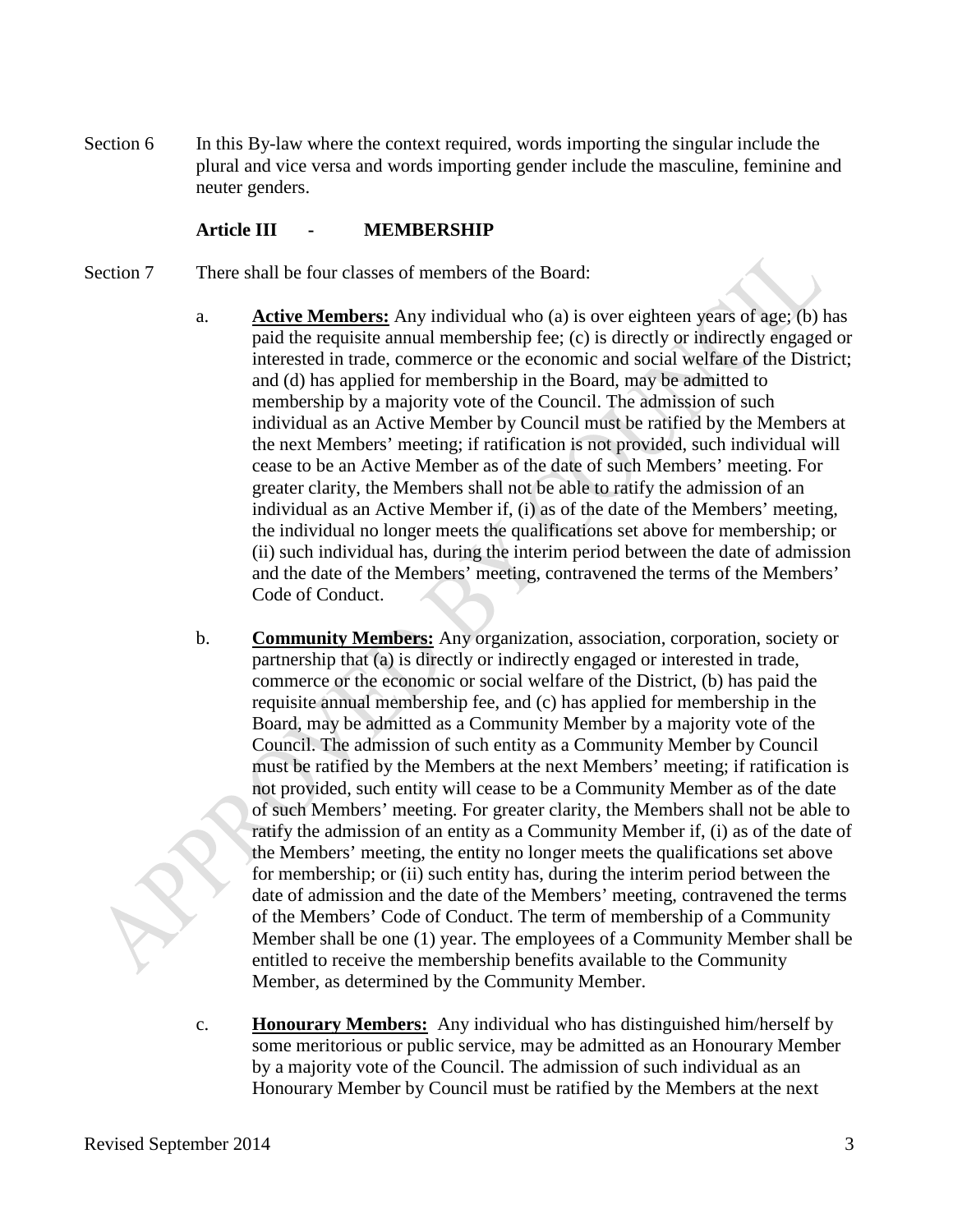Members' meeting; if ratification is not provided, such individual will cease to be an Honourary Member as of the date of such Members' meeting. For greater clarity, the Members shall not be able to ratify the admission of an individual as an Honourary Member if, (i) as of the date of the Members' meeting, the individual no longer meets the qualifications set above for membership; or (ii) such individual has, during the interim period between the date of admission and the date of the Members' meeting, contravened the terms of the Members' Code of Conduct. Such recognition shall be for a term of one (1) year and may be repeated. Honourary Membership shall include all the privileges of Active Membership (except of holding office and voting). Honourary Members shall not be required to pay annual membership dues.

- d. **Lifetime Members:** Any individual who has distinguished him/herself by some meritorious or public service, may be elected as a Lifetime Member by a majority vote of the Council. The admission of such individual as a Lifetime Member by Council must be ratified by the Members at the next Members' meeting; if ratification is not provided, such individual will cease to be a Lifetime Member as of the date of such Members' meeting. For greater clarity, the Members shall not be able to ratify the admission of an individual as a Lifetime Member if, (i) as of the date of the Members' meeting, the individual no longer meets the qualifications set above for membership; or (ii) such individual has, during the interim period between the date of admission and the date of the Members' meeting, contravened the terms of the Members' Code of Conduct. Such recognition shall be for the Member's lifetime, and is not transferable. Lifetime Membership shall include all the privileges of active membership (except of holding office and voting). Lifetime Members shall not be required to pay annual membership dues.
- Section 8 The amount of the membership fees, and the payment of same, shall be in accordance with policy established from time to time by resolution of the Council.
- Section 9 Other than Community Members and Honourary Members, who are subject to a one (1) year term (with no restriction on the number of terms that may be held), membership shall continue from the time of admittance until a Member has resigned in accordance with the provisions of these By-laws or has been removed from the roll of Members by the Council in accordance with Section 11, below.
- Section 10 Any Member who intends to resign such Member's membership may do so, at any time, upon giving to the Secretary, ten days' notice, in writing, of such intention, and upon discharging any lawful liability which is standing upon the books of the Board against such Member at the time of such notice.
- Section 11 The Council shall immediately remove from the roll of Members (i) any Member who fails to pay the membership dues within three months of the date they fall due; or (ii) any Member who, as determined by the Council, in its sole discretion, has contravened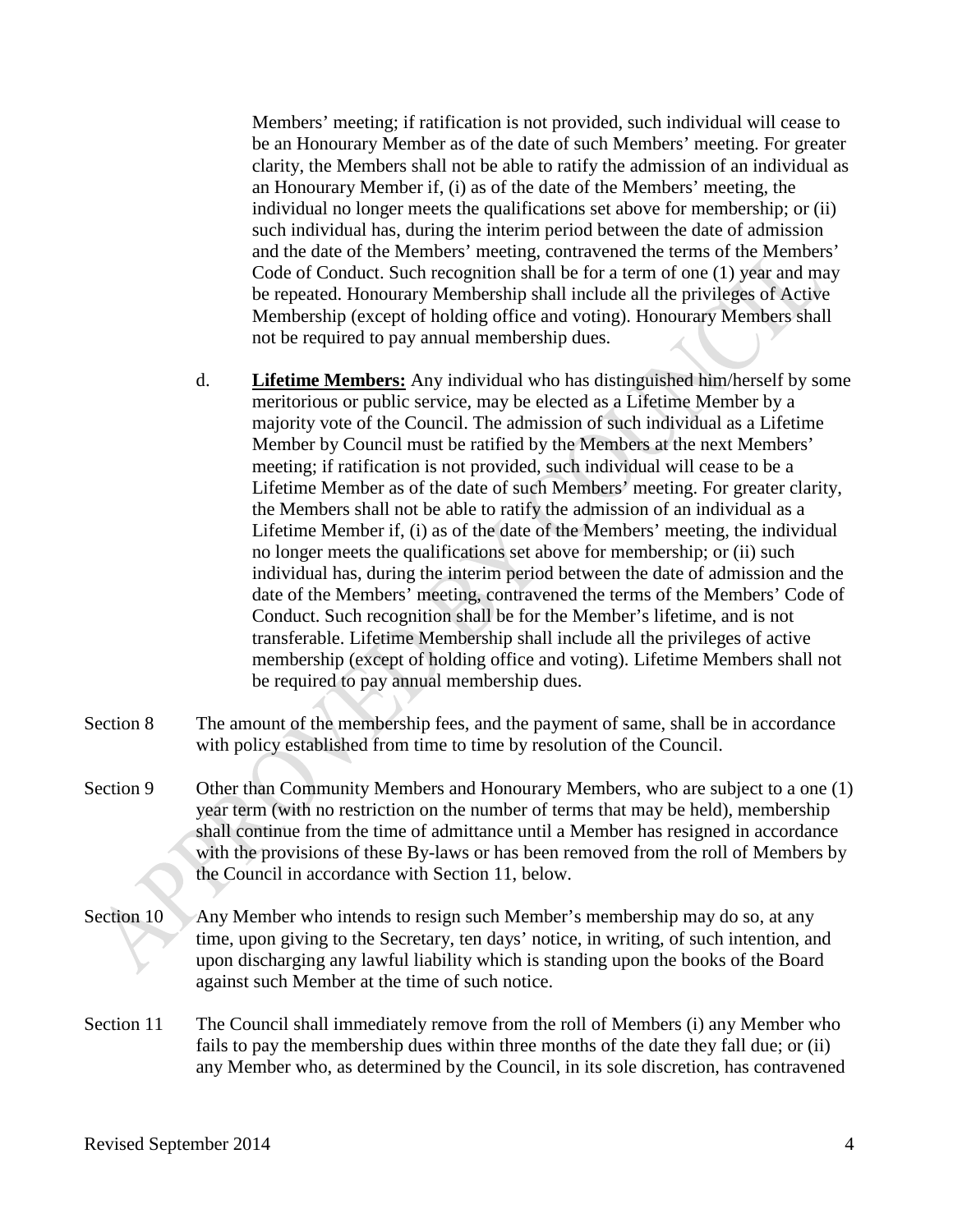the terms of the Members' Code of Conduct. Upon such removal by the Council, all privileges of membership shall be forfeited.

- Section 12 Any Member that pays annual membership fees must have paid the fee at least thirty (30) days before the date of a meeting of Members in order to be eligible to vote at such meeting. In addition, any Member that pays monthly membership fees must have paid the fees owing up to date of the Members' meeting in order to be eligible to vote at the meeting.
- Section 13 The term of annual membership in the Corporation shall be for one calendar year (January 1 – December 31).

#### **Article IV – THE COUNCIL**

- Section 14 The Council shall consist of a minimum of eleven (11) and a maximum of fourteen (14) Directors.
- Section 15 Nominations for election as Director may be made by:
	- i. The Board Development Committee, comprised of the Chair, President, Vice-President, and Executive Director; or
	- ii. The Members, provided that each such nomination:
		- Is in writing and signed by at least two Members in good standing; and
		- Is accompanied by a written declaration signed by the nominee that he will serve as Director in accordance with these By-Laws if elected; and
		- Is submitted and received by the Secretary at least 30 calendar days before the date of the Annual Members' Meeting.
- Section 16 The Directors shall be elected by the Members at an Annual General Meeting for a three (3) year term. An individual may serve a maximum of two (2) consecutive terms as a Director (for a total of six (6) years). The selection and presentation of a roster of nominees, and the election of the Directors and the appointment of the Officers, shall be in accordance with policy established from time to time by resolution of the Council.
- Section 17 Any vacancy on the Council, which may occur during the year, shall be filled by a majority vote of the Council, with a Member, to complete the fiscal period. A vacancy occurs when a Director dies, resigns his office and such resignation has been accepted by the Council, or is deemed to have resigned in accordance with Section 18, below.
- Section 18 Any Director who has missed four meetings in a fiscal year, without obtaining the prior approval of the Council, shall be deemed to have tendered his/her resignation as a Director. A Director must attend at least 2/3rds of a regularly scheduled Council meeting to constitute being considered having attended the meeting.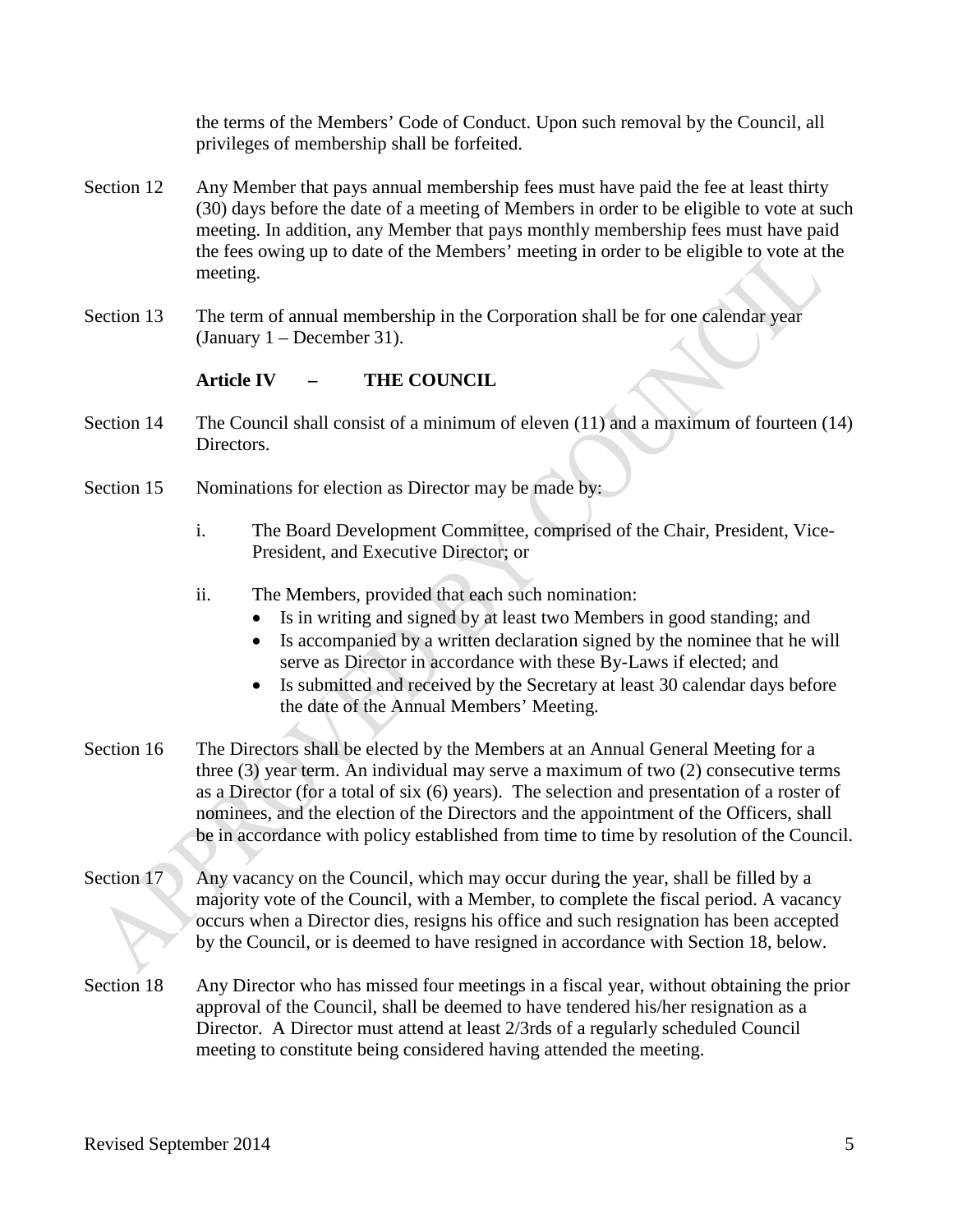- Section 19 The Council shall have the general power of administration. It may make or authorize petitions or representations to the Government or Parliament of Canada, the Government or Legislature of the Province, or others, as it may determine.
- Section 20 The Council shall, in addition to the powers hereby expressly conferred on it, have such powers as are assigned to it by any By-law of the Board, provided, however, that such powers are not inconsistent with the provisions of the Act.
- Section 21 The Council, or, at its request, the President, may appoint committees or designate members of the Council or the Board or others, to examine, consider and report upon any matter or take such actions as the Council may request.

#### **Article V – MEETINGS OF MEMBERS**

- Section 22 The Annual General Meeting of the Members shall be held each year at a date, time, and place determined by Council. At least ten (10) business days' notice of the Annual General Meeting shall be given to each Member. The purpose of this meeting will be the election of new directors, the presentation of the new budget, a report on the prior year's activities, and to vote on any proposal to amend the by-laws of the Council.
- Section 23 The Members shall hold general quarterly meetings in each year within the District. Notice of a general quarterly meeting, other than the Annual General Meeting, naming the time and place, shall be given to each Member by the Secretary at least three (3) days prior to the meetings.
- Section 24 Special general meetings of the Members may be held at any time when summoned by the Council or by a majority of the Members. At least one week's notice of such meetings shall be given by (a) inserting the notice in one or more newspapers published within the District one day prior to the meeting; (b) circulating a letter to each Member, signed by the Secretary, and mailed one day prior to the meeting; or (c) sending a message to each Member by e-mail or any other electronic means.
- Section 25 At any meetings of the Members, thirty-five (35) Members shall constitute a quorum.
- Section 26 At every meeting of the Board, the Members in good standing shall be able to vote prior to the meeting by a mailed-in ballot or by e-mail, or by proxy at the meeting, or in person at the meeting by secret ballot, in conformity with such rules and regulations as the Council may from time to time adopt. Votes by mailed-in ballot or e-mail must be received by the Secretary, at the offices of the Board, within a reasonable time period (as determined by the Council) before the time at which the meeting is scheduled to commence; such time period will be set out in the notice of the meeting and on the ballot.
- Section 27 Only one vote may be cast by each Member, regardless of whether the Member is an individual or an organization.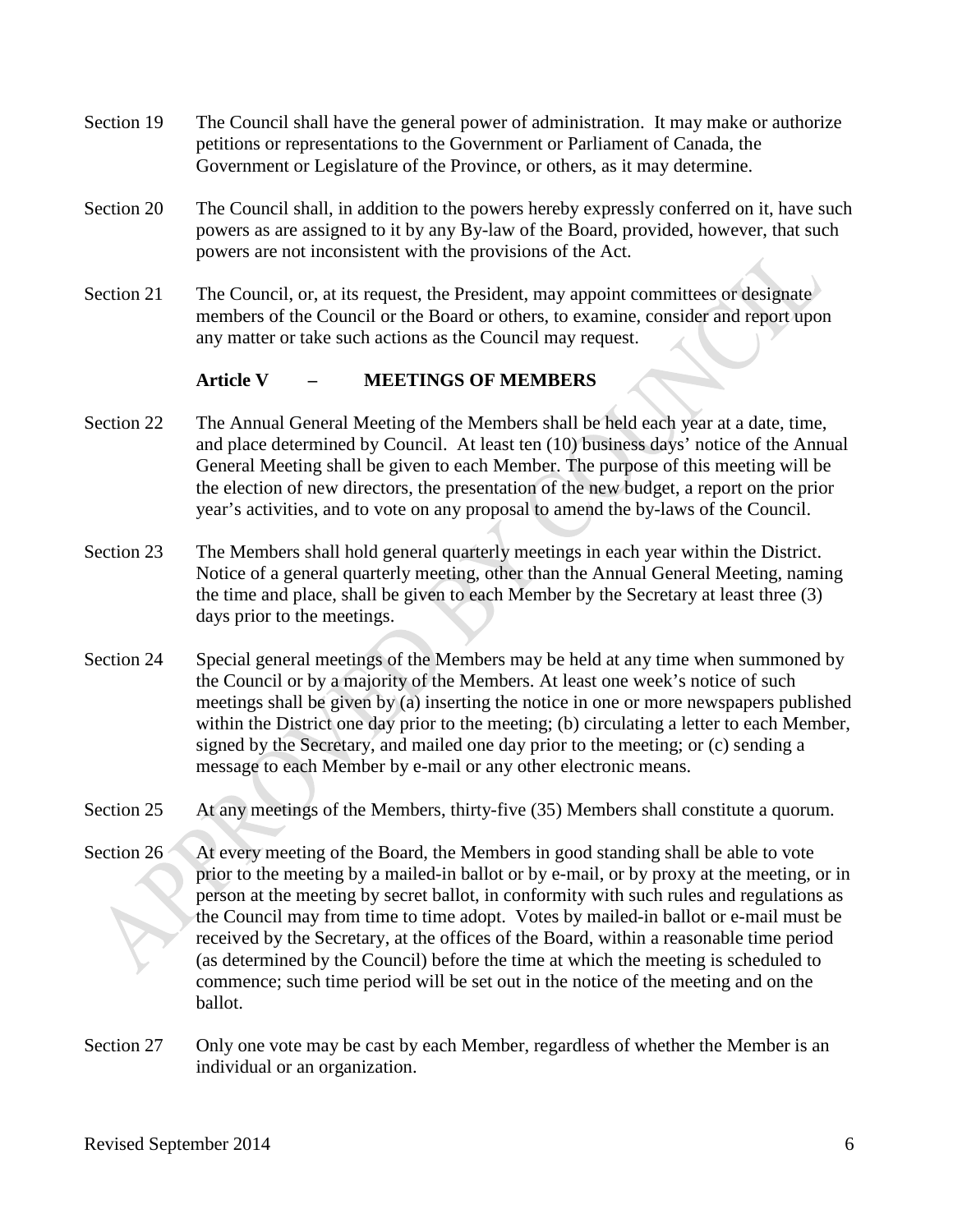- Section 28 In an election of Directors, the President shall appoint two returning officers, who shall be approved by the Council, to supervise and conduct the general election.
- Section 29 In all cases of equality of votes on any matter, the presiding officer at a meeting of the Members shall not have a casting vote.

#### **Article VI – MEETINGS OF COUNCIL**

- Section 30 Minutes of a Council meeting shall to be circulated to all Directors within five business days of the next meeting of Council.
- Section 31 The Council shall meet not less than monthly with the exception of the months of July and August, which will be considered discretionary. A meeting of the Council shall be convened by the Secretary at the request of the President or any two Directors. The dates of the regular meetings of the Council shall be set in advance. All Directors shall attend the meetings of the Council in person, by telephone, or by other available electronic means. Should the site of the meeting not permit the Director to attend other than in person, then the Director shall not be deemed to have missed the meeting.
- Section 32 Seven (7) Directors shall constitute a quorum, and a majority of such quorum may make decisions on behalf of and do all things within the powers of the Council.
- Section 33 The meetings of the Council shall be open to all Members, who may attend but may not take part in any of the proceedings. When meetings of the Council are attended by individuals who are not Directors, as described above, subjects such as, but not limited to, human resources and confidential financial topics shall be discussed *in-camera*. Any *in-camera* portion of any Council meeting may only be attended, as appropriate, by the Directors, the Executive Director, and Council Advisor Representatives.
- Section 34 In all cases of equality of votes on any matter, the presiding officer at a meeting of the Council shall have a casting vote.

# **Article VII – GENERAL RE. MEETINGS**

- Section 35 Minutes of the proceedings of all Member and Council meetings shall be signed by the President or Vice-President or the person who presided at the meeting and shall be entered in books to be kept for that purpose at the Board office by the Secretary.
- Section 36 At all meetings of the Members and the Council, the Chair, or in his absence, the President, or if both are absent, the Vice-President shall preside.
- Section 37 The books containing the minutes of the proceedings of all meetings, whether of the Council or the Members, shall be open at all reasonable hours to any Director or Member, free of charge.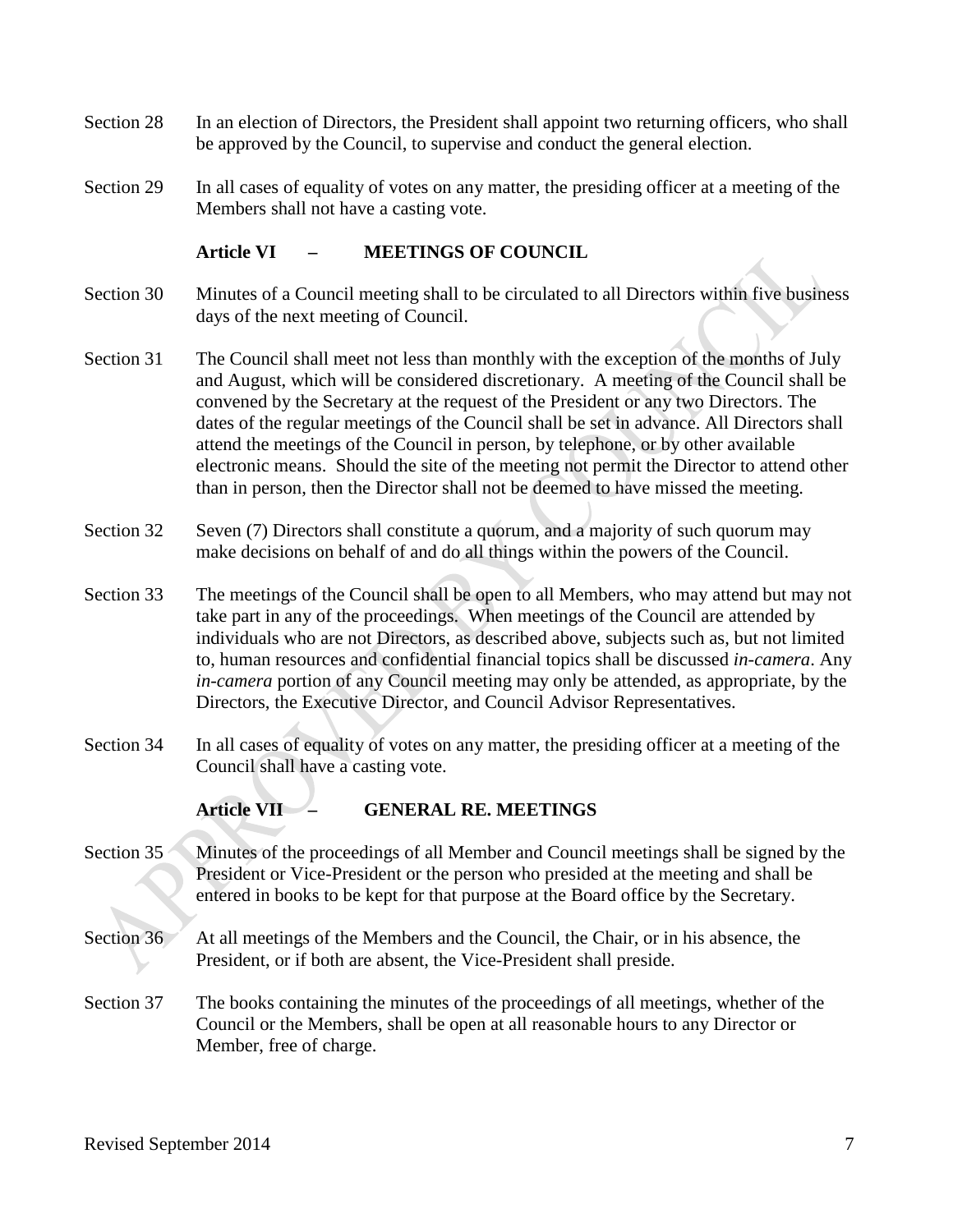### **Article VIII - ELECTION OF OFFICERS AND CHAIR OF THE AUDIT AND FINANCE COMMITTEE**

- Section 38 The Council shall, at the meeting of Council immediately following the Annual General Meeting, elect or appoint, as appropriate, the following officers: a Chair, a President, a Vice-President, a Secretary, and a Treasurer. Every individual up for election or appointment as an officer must be a Member and a Director and must meet the other qualifications set out from time to time in policy by resolution of the Council. Only the Vice-President shall be eligible for appointment as the President, and only the President shall be eligible for appointment as the Chair.
- Section 39 The terms of the officers shall be one year. No individual shall serve as an officer for more than two (2) consecutive terms, unless determined otherwise by the Council, in its sole discretion. No President shall be eligible for re-nomination as President after serving (2) two consecutive terms, until at least one subsequent year has elapsed.
- Section 40 The President and the Vice-President, before taking office, shall take and subscribe before the Mayor of Ajax, the Mayor of Pickering, the Chair of the Regional Municipality of Durham, or before any justice of the peace, an oath in the following form:

"I swear that I will faithfully and truly perform my duty as [President/Vice-President] of the Ajax-Pickering Board of Trade, and that I will, in all matters connected with the discharge of such duty, do all things, and only such things, as I shall truly and conscientiously believe to be adapted to promote the objects for which the Board was constituted, according to the true intent and meaning of the same. So help me God."

- Section 41 No public pronouncement in the name of the Board may be made unless authorized by the Council, and will only be made by the Chair, the President, or the person to whom the Council has delegated this authority.
- Section 42 The Chair shall preside at all meetings of the Board and Council. He shall regulate the order of business at such meetings, and shall receive and put lawful motions and communications to the meeting.
- Section 43 The President shall be the official representative of the Board. He shall, with the Secretary, sign all papers and documents requiring signature on behalf of the Board, unless the Council designates someone else. It shall be the duty of the President to present a general report of the activities of the year at the Annual General Meeting. The President may be required by Council to sign a job description that outlines his duties and in which he states that he fully understand what those duties are and that he will endeavour to execute said duties to the best of his abilities.
- Section 44 The Vice-President shall act in the absence of the President, and in the absence of both these officers, the Council shall appoint a representative to act temporarily.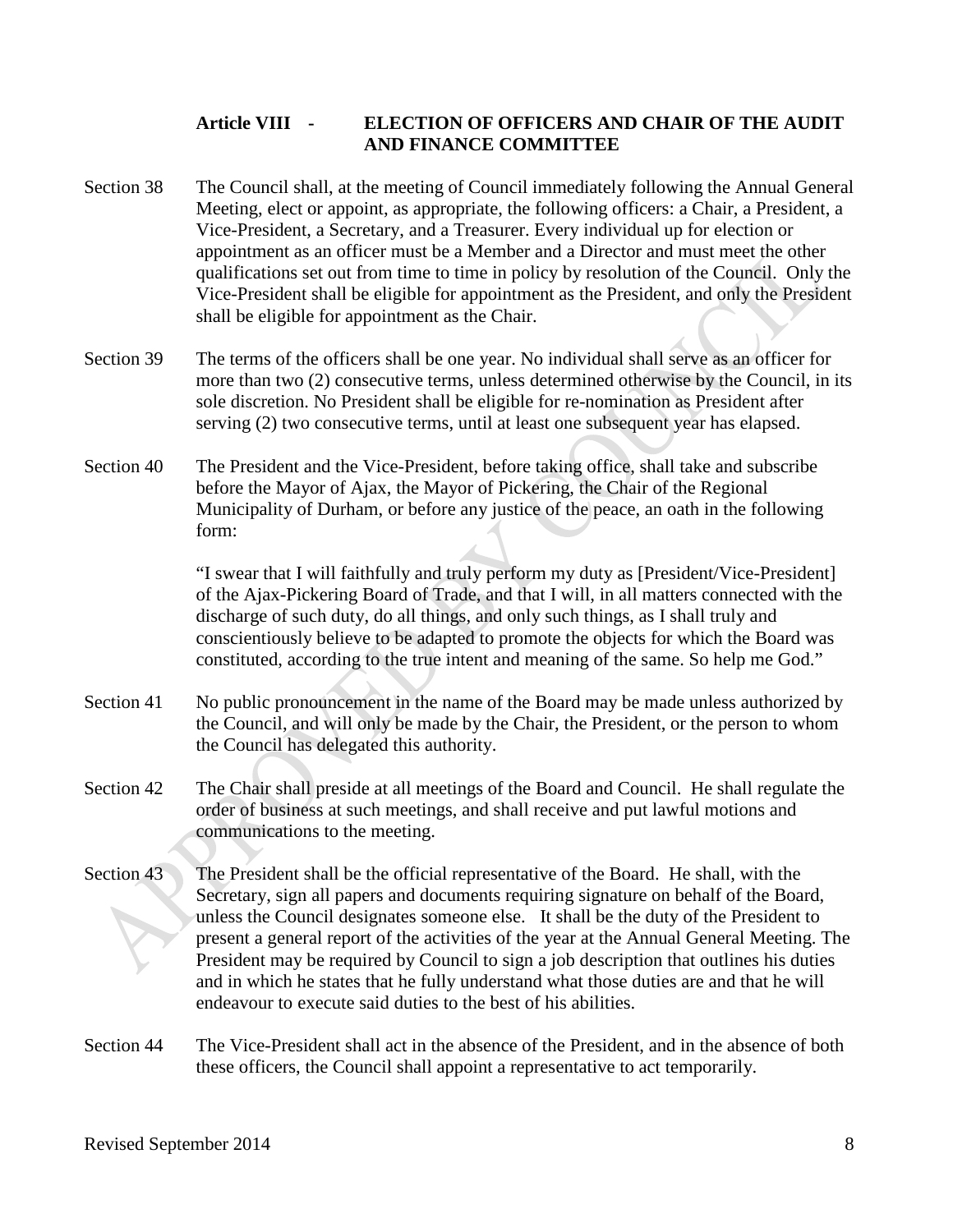- Section 45 The Treasurer shall oversee the day to day finances of the Board at the pleasure of the Council. He shall execute this duty with full transparency, governance, and in accordance with Generally Accepted Accounting Principles (GAAP) and the laws of Canada. He shall report on the income and expenditure of the Board at the Annual General Meeting and at every Council meeting. He shall oversee the preparation of the accounts of the income and expenditures of the Board prepared by an external bookkeeper. The Treasurer will present a budget not less than annually and provide for Council a monthly statement of revenue and expenses. The Treasurer shall sign a job description that outlines his duties and in which he states that he fully understands what those duties are and that he will endeavour to execute said duties to the best of his abilities.
- Section 46 The Secretary shall oversee the maintenance of an accurate record of the proceedings of the Board and of the Council. The Secretary shall record in-camera minutes at Council meetings and maintain a high level copy in the Board Meeting Notes binder at the Board office. He shall receive votes from Members in good standing by mail and email for counting at the annual meeting and special meetings. The Secretary may be required by Council to sign a job description that outlines his duties and in which he states that he fully understands what those duties are and that he will endeavour to execute said duties to the best of his abilities.
- Section 47 The Executive Director, who, as an employee of the Board, shall not be an officer of the Council, shall be responsible for the keeping of the accounting records of the Board, under the direction of the Treasurer, conducting correspondence on behalf of the Board, retaining copies of all official letters, preserving all official documents and shall perform all such other duties as properly appertain to this position. He will retain custody of the seal of the Board.

# **Article IX – BY-LAWS**

Section 48 The Council shall frame such By-Laws as appear to it best adapted to promote the welfare of the Board and shall submit them for adoption at any general meeting of the Members called for that purpose, provided that notice of such proposal had been given in writing by one Member and seconded by another Member at a previous meeting, and such notice had been entered in the books of the Board as minutes.

# **Article X - AFFILIATION**

Section 49 The Board, at the discretion of the Council, shall have power to affiliate with the Canadian Chamber of Commerce, the Ontario Chamber of Commerce and any other organizations in which membership may be in the interests of the Board.

# **Article XI – FISCAL YEAR**

Section 50 The fiscal year of the Board shall commence on the first day of January in each year.